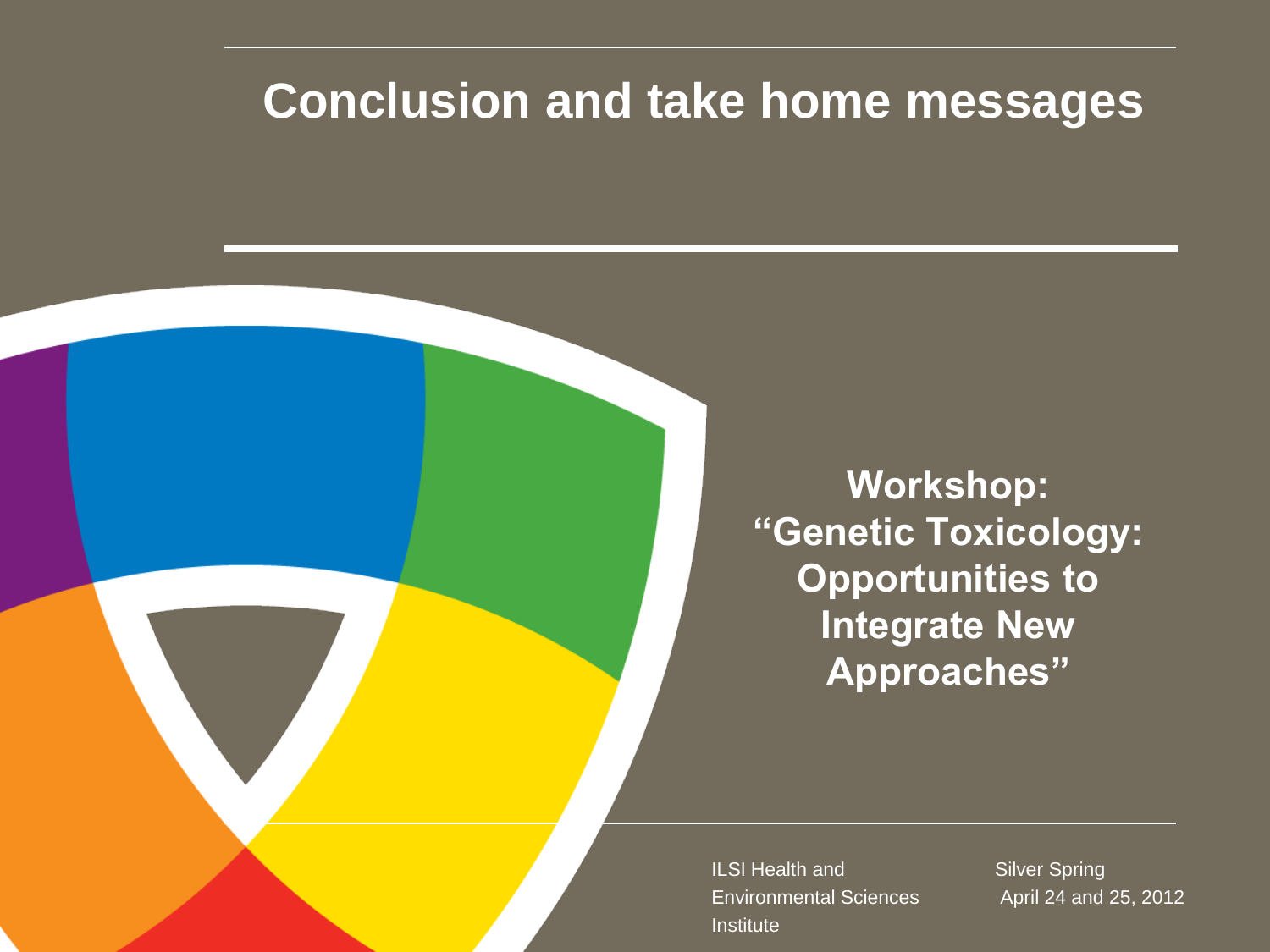## Purpose of this workshop

- To bring together expertise from both within and outside the discipline of genetic toxicology
- To consider the impact that our improved understanding of biology and new technologies might have on our ability to perform genetic toxicology studies to yield information that is more relevant to human hazard and risk assessment for genetic damage



**IVGT Workshop Genetic Toxicology: Opportunities to Integrate New Approaches**  April 24 and 25, 2012

ILSI Health and Environmental Sciences Institute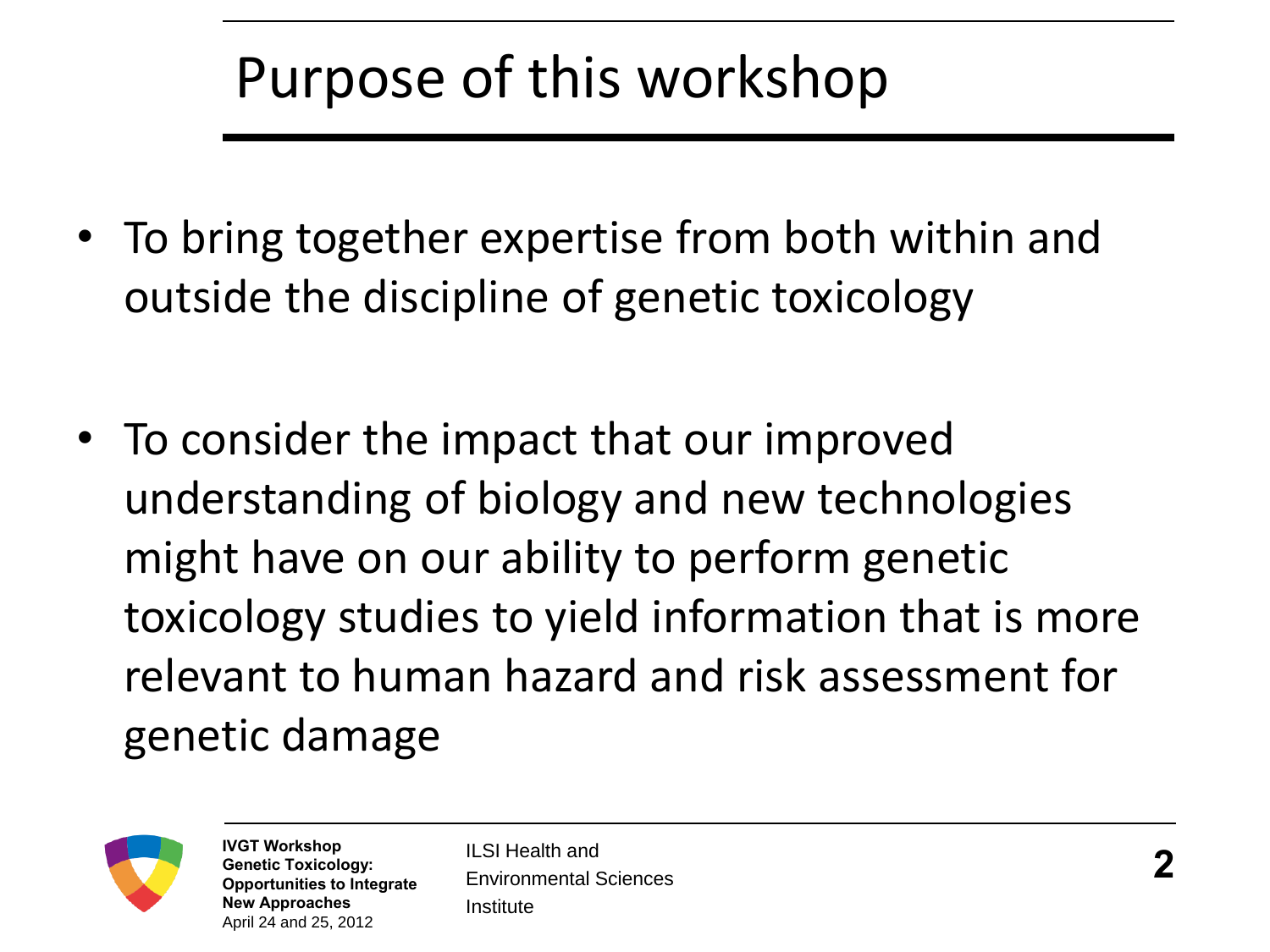# Remaining issues and gaps

- Relevance of surrogate models
	- Ability to mimic human cells (DNA repair, metabolic activation, genetic stability) and whole body complexity
- Relevance of measured end-points
	- Need to consider all key events (including epigenetic factors) that might contribute to DNA damage, and impact response to DNA damage and DNA integrity
- **Extrapolation to human** 
	- Need for appropriate safety and uncertainty factors
	- Based on protective mechanisms and genetic polymorphism.



**IVGT Workshop Genetic Toxicology: Opportunities to Integrate New Approaches**  April 24 and 25, 2012

ILSI Health and Environmental Sciences Institute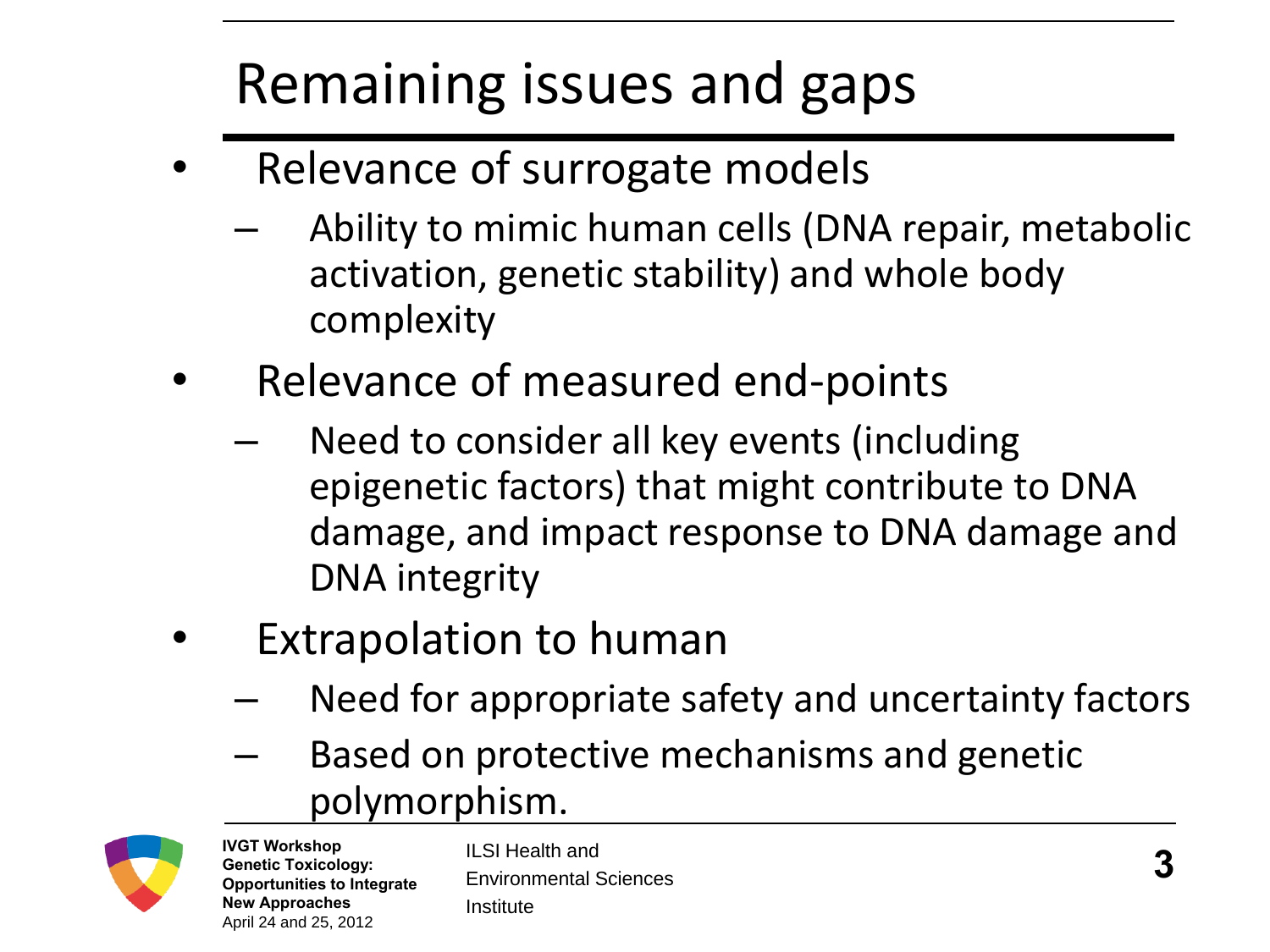## Objectives of the Workshop

- To define ways of bridging genetic toxicology to other disciplines, and to identify potential synergies that would result in new approaches to inform more accurate genotoxicity risk assessment.
- To benefit from the new approaches used in other biology domains and "think outside of the box"



**IVGT Workshop Genetic Toxicology: Opportunities to Integrate New Approaches**  April 24 and 25, 2012

ILSI Health and Environmental Sciences Institute